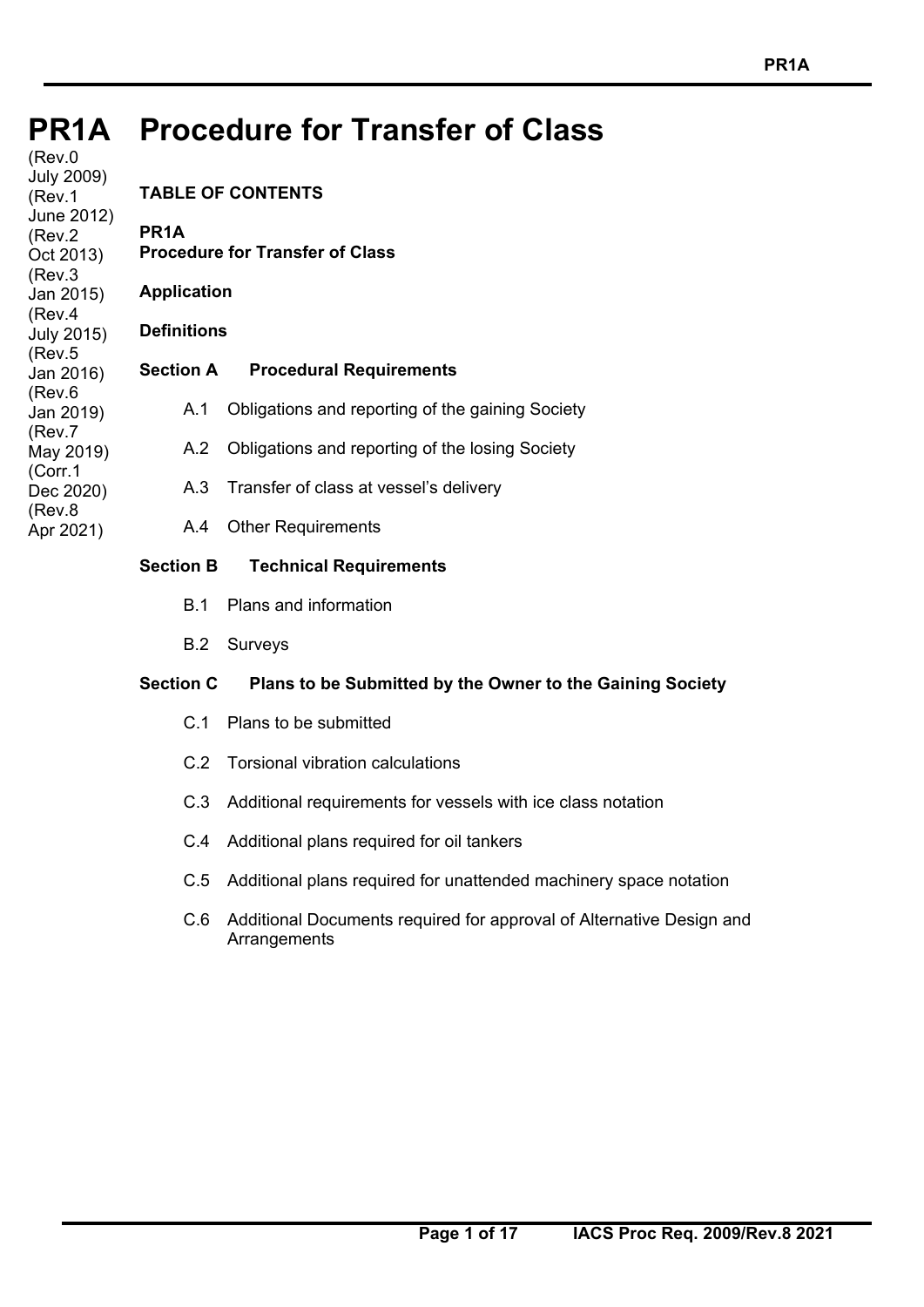#### **PR1A**  Notes:

- 1. This Procedural Requirement applies to requests for transfer of class received on or after 1July 2009.
	- 2. Revision 1 of this Procedural Requirement applies to requests for transfer of class received on or after 1 July 2013.
	- 3. Revision 2 of this Procedural Requirement applies to requests for transfer of class received on or after 1 January 2014.
	- 4. Revision 3 of this Procedural Requirement applies to requests for transfer of class received on or after 1 July 2015.
	- 5. Revision 4 of this Procedural Requirement applies to requests for transfer of class received on or after 1 July 2016.
	- 6. Revision 5 of this Procedural Requirement applies to requests for transfer of class received on or after 1 July 2016.
	- 7. Revision 6 of this Procedural Requirement applies to requests for transfer of class received on or after 1 July 2019.
	- 8. Revision 7 of this Procedural Requirement applies to requests for transfer of class received on or after 1 July 2020.
	- 9. Revision 8 of this Procedural Requirement applies to requests for transfer of class, or requests for adding class, or requests from an Owner pertaining to his intention to withdraw from class from another Society, or advice by the withdrawing society that class has been withdrawn, received on or after 1 January 2022.

(cont)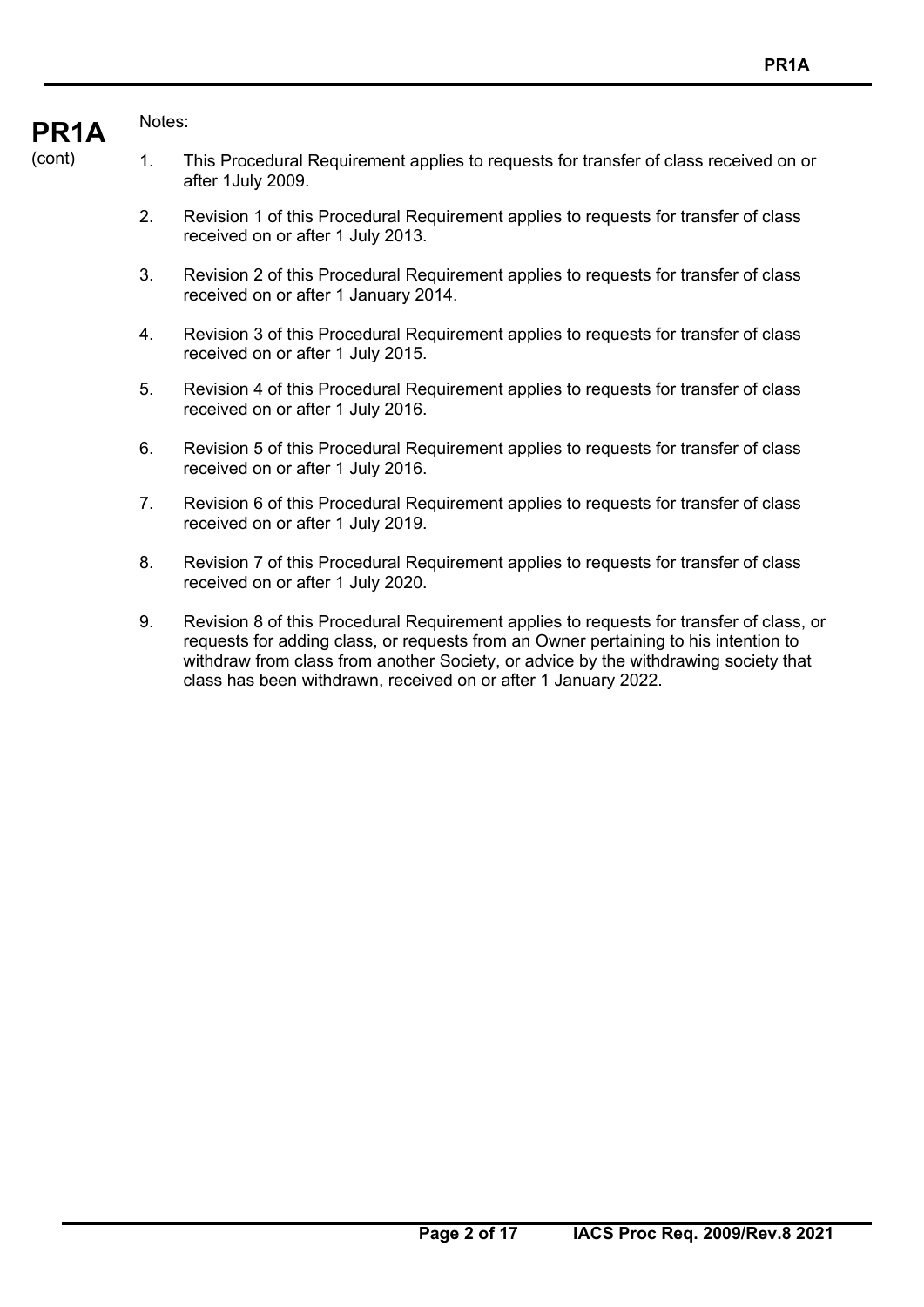#### **PR1A**  (cont) **PR1A Procedure for Transfer of Class**

#### **Application**

This Procedure contains procedures and requirements pertaining to transfer of class from one Society (i.e. losing Society) to another Society (i.e. gaining Society) and is applicable, unless stated otherwise, to vessels of over 100 GT of whatever type, self propelled or not, restricted or unrestricted service, except for "inland waterway" vessels.

The obligations of this Procedure apply to Classification Societies which are subject to verification of compliance with QSCS, for the vessels reported as compliant by the Losing Society.

#### **Definitions**

'At vessel's delivery' means that the new construction survey process is completed, the first Certificate of Class is delivered and the vessel has not departed from the yard.

'Compliant' ship means a ship classed with a Classification Society subject to verification of compliance with QSCS and in full compliance with all applicable and relevant IACS **Resolutions** 

'First Certificate of Class' means either Interim Certificate of Class or Full Term Certificate of Class or another Certificate serving the same purpose.

'Gaining Society' means a Classification Society which accepts a vessel for its classification only after all overdue surveys and overdue conditions of class previously issued against the vessel have been completed by or as specified by the losing Society.

'Interim Certificate of Class', or Interim Class Certificate, is the certificate issued immediately upon completion of the survey of the vessel to enable it to trade while the report of the classification surveys is processed by the gaining Society pursuant to issuing its full term Class Certificate.

'Losing Society' means the Classification Society from which class is being transferred. In the case of vessels classed by more than one Society, 'losing Society' means all Classification Societies from which class is being transferred.

'Outstanding' means still to be dealt with.

'Overdue' means overdue on the date the losing Society receives the request by the gaining Society for its current classification survey status.

'Conditions of Class' mean requirements to the effect that specific measures, repairs, surveys etc. are to be carried out within a specific time limit in order to retain Classification.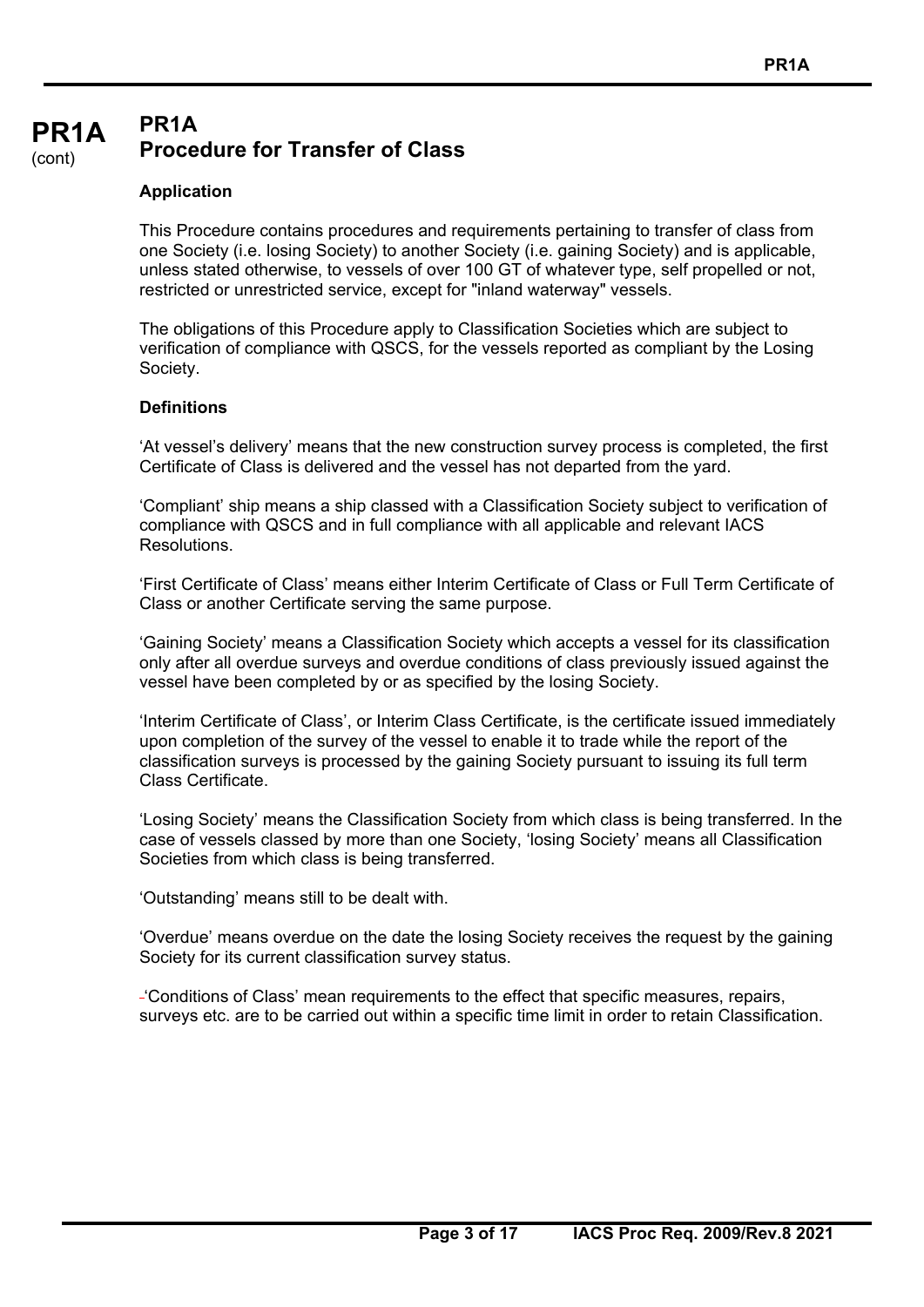#### **PR1A Section A - Procedural Requirements**

#### **A.1 Obligations and reporting of the gaining Society**

A.1.1 Whenever a Society is requested by an Owner to accept an existing vessel into class, the gaining Society is to immediately notify the Owner in writing that:

- .1 the relevant surveys specified in PR1A/B.2.1 are required to be satisfactorily completed for entry into class;
- .2 for vessels less than 15 years of age<sup>(Note 1)</sup>, an Interim Certificate of Class can be issued only after the gaining Society has completed: (i) all overdue surveys and (ii) all overdue conditions of class previously issued against the vessel as specified to the Owner by the losing Society;
- .3 for vessels 15 years of age and over, an Interim Certificate of Class can be issued only after the losing Society has completed: (i) all overdue surveys and (ii) all overdue conditions of class previously issued against the vessel.
- .4 any outstanding conditions of class are to be dealt with by their due dates;
- .5 the principles given in items .1, .2 and .3 above apply to any additional conditions of class issued against the vessel arising from surveys which were not included in the initial survey status provided to the gaining Society by the losing Society because the surveys were carried out in close proximity to the request for transfer of class. Such additional conditions of class if received after the issuance of the Interim Certificate of Class by the gaining Society and which are overdue are to be dealt with at the first port of call by the relevant Society depending on the age of the vessel;
- .6 copies of the plans listed in Section C are to be provided to the gaining Society as a prerequisite to obtaining a full term Class Certificate.

If the Owner is unable to provide all of the required plans, the gaining Society is to request that the Owner authorise the losing Society to transfer copies of such of these plans as it may possess directly to the gaining Society upon request from the gaining Society, with the advice that the losing Society will invoice the gaining Society and the gaining Society may, in turn, charge the associated costs to the Owner.

A.1.2 Prior to issuing an Interim Certificate of Class the gaining Society is to obtain:

- .1 from the Owner, a written request for transfer of class, containing an authorisation for the gaining Society to obtain the current classification status from the losing Society; and
- .2 the current classification survey status from the Headquarters of the losing Society or one of its designated control or management centres.

 $(N^{10})$  To be calculated from the date of delivery to the "Date Request for Class was Received" in Form G Part A – Survey Status Request.

# (cont)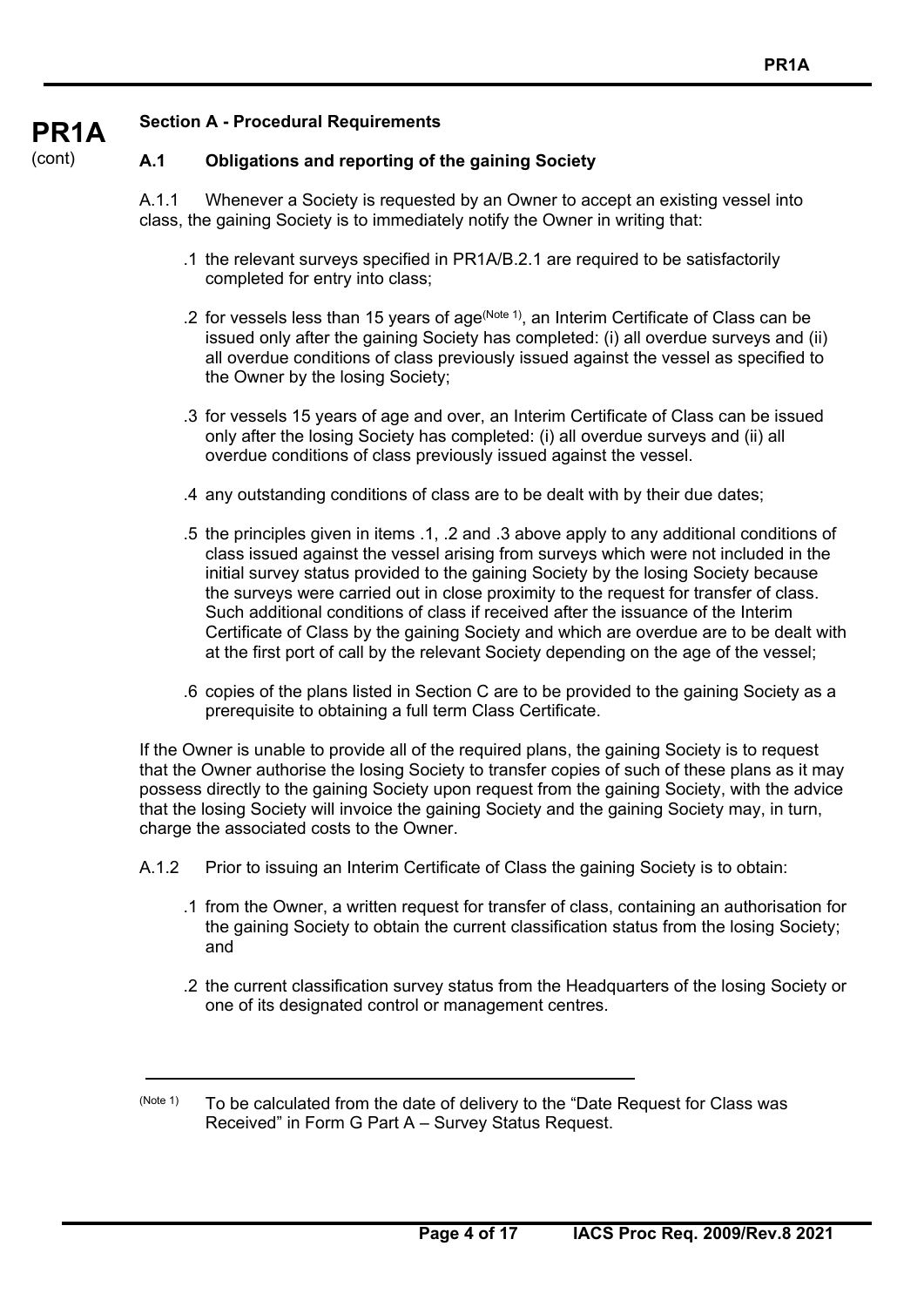# **PR1A**  (cont)

A.1.3 Within two (2) working days of receipt of a written request from the Owner for transfer of class at a Society's Headquarters or one of its designated control or management centres, the gaining Society is to notify the losing Society of the requested transfer of class using the Form G in Annex 1 with Part A completed and attaching the Owner's authorisation for release of the survey status. If the gaining Society does not receive the classification survey status from the losing Society within three (3) working days from request, the gaining Society may utilise the losing Society's survey status information provided by the Owner and, after complying with the other relevant requirements of this Procedural Requirement, may issue an Interim Certificate of Class. In such cases, a statement is to be included in or with the Interim Certificate of Class reminding the Owner that the conditions of A.1.1 are still applicable.

A.1.4 The gaining Society is not to issue an Interim Certificate of Class, or other documents enabling the vessel to trade:

- 1. Until all overdue surveys and all overdue conditions of class previously issued against the subject vessel as specified to the Owner by the losing Society, have been completed and rectified by:
	- a) the gaining Society, for vessels less than 15 years of age;
	- b) the losing Society, for vessels 15 years of age and above; and
- 2. Until all relevant surveys specified in PR1A/B.2.1 have been satisfactorily completed; when facilities are not available in the first port of survey, an Interim Certificate of Class may be issued to allow the vessel to undertake a direct voyage to a port where facilities are available to complete surveys required in PR1A/B.2.1 In such cases:

 The surveys specified in PR1A/B.2.1 are to be carried out to the maximum extent practicable at the first port of survey, but in no case less than the scope of annual hull survey and machinery surveys as required in B.2.1.2;

 3. before giving the opportunity to the Flag Administration to provide any further instructions within three (3) working days. (Note 2)

A.1.5 The validity of the Interim Certificate of Class and the subsequent Class Certificate is subject to any outstanding conditions of class previously issued against the vessel being completed by the due date and as specified by the losing Society. Any outstanding conditions of class with their due dates are to be clearly stated on the:

- .1 Interim Certificate of Class or an attachment to the Interim Certificate of Class, and/or class survey record available on board; and
- .2 survey status when the full term Class Certificate is issued.
- $(Note 2)$  In compliance with the requirements of Art. 10.5 of the Regulation (EC) No 391/2009 as amended.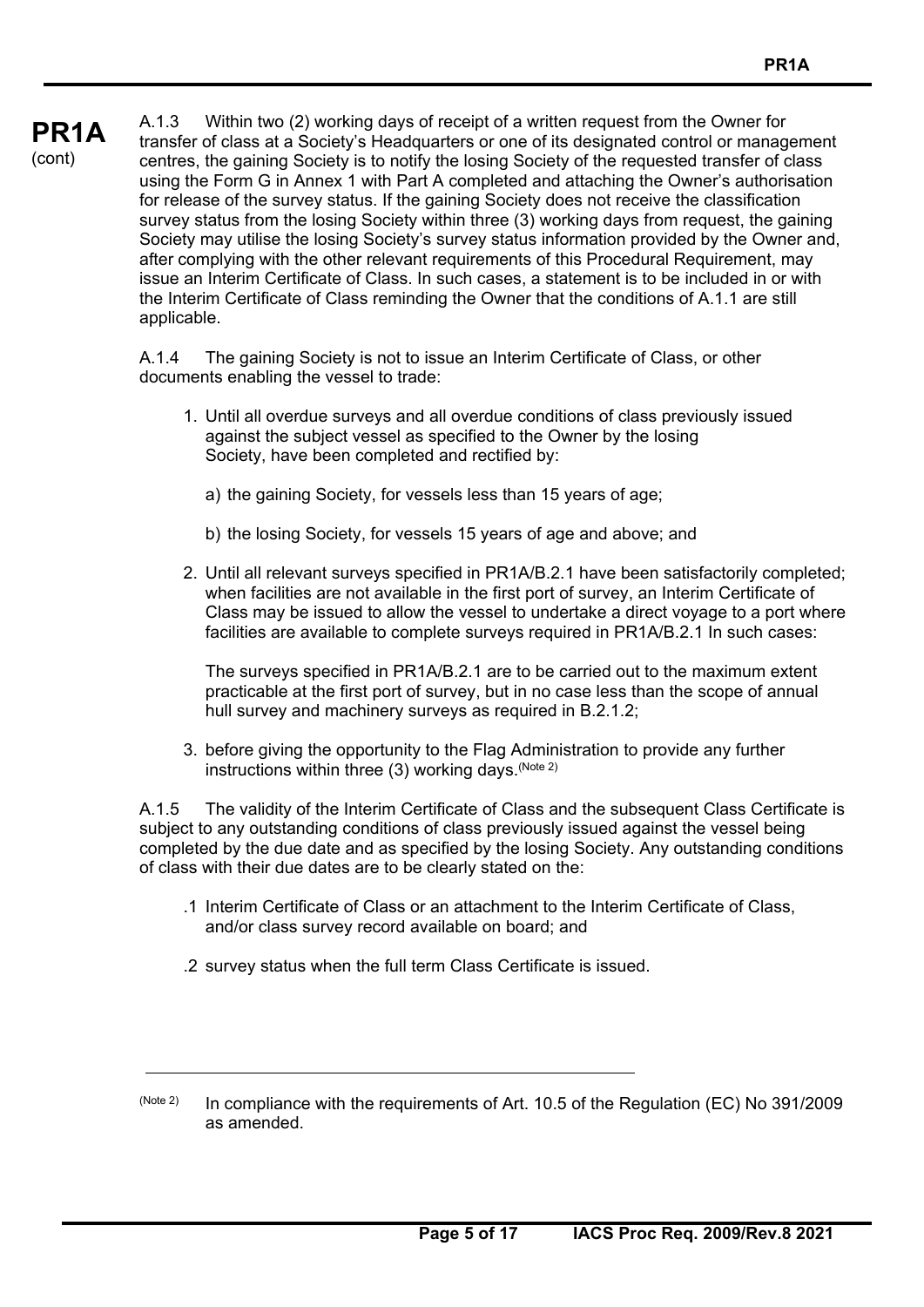**PR1A**  (cont) A.1.6 The gaining Society is, within one (1) month from issuing its Interim Certificate of Class, including an interim certificate of class issued according to A.1.4.2 of PR1A, to advise the losing Society of the date of issuing this certificate and confirm the date, location and action taken to satisfy each overdue survey and overdue condition of class, if any, issued against the subject vessel as specified to the Owner by the losing Society. The report Form G in Annex 1, with Parts A and B duly completed is to be used.

> A.1.7 Any additional information regarding outstanding surveys or conditions of class received from the losing Society in accordance with A.2.3 is to be dealt with in accordance with A.1.4 and A.1.5, as applicable, and reported to the losing Society with Form G in Annex 1 with Part B-1 duly completed within one (1) month from the completion of the survey. If this additional information is received after the Interim Certificate of Class has been issued, any surveys or conditions of class which are overdue are to be dealt with at the first port of call:

- .1 by the gaining Society in vessels less than 15 years of age; or
- .2 by the losing Society in vessels 15 years of age or over.

If this is not accomplished, the Interim Certificate of Class is to be withdrawn immediately unless the Owner agrees to proceed directly, without further trading, to a suitable port where any overdue surveys or overdue conditions of class are to be carried out by the relevant Society based on the age of the vessel.

- A.1.8 Prior to final entry into class the gaining Society's obligation is:
	- .1 to carry out and document the review, of class survey records, of the losing Society, by an authorised person considering the items specified in Annex 3;
	- .2 to advise the losing Society in writing of the anticipated date of final entry into class and that Form G with Parts A, B and B-1 (when applicable) duly completed has been sent(Note 3).

A.1.9 The gaining Society may, if deemed necessary, carry out the review of class survey records of other Societies, which had previously classed the vessel.

A.1.10 Within one (1) month of the date of final entry into class, the gaining Society is to dispatch Form G in Annex 1, with Parts A, B, B-1 (when applicable) and C duly completed, to the losing Society. In cases where the losing Society has reported conditions of class on the vessel, the gaining Society is to provide to the losing Society, together with Form G, an itemised list of actions taken with the date and location and actions to be taken, to satisfy each condition of class. The gaining Society is to confirm in writing the date of final entry into class to the flag State within one (1) month of the date of final entry into class.

A.1.11 The reporting by gaining Society to losing Society required in A.1.6, A.1.7 and A.1.10 is to be done in accordance with the Harmonisation of Reporting in Annex 2.

<sup>(</sup>Note 3) In compliance with the requirements of Art. 10.6 of the Regulation (EC) No 391/2009 as amended.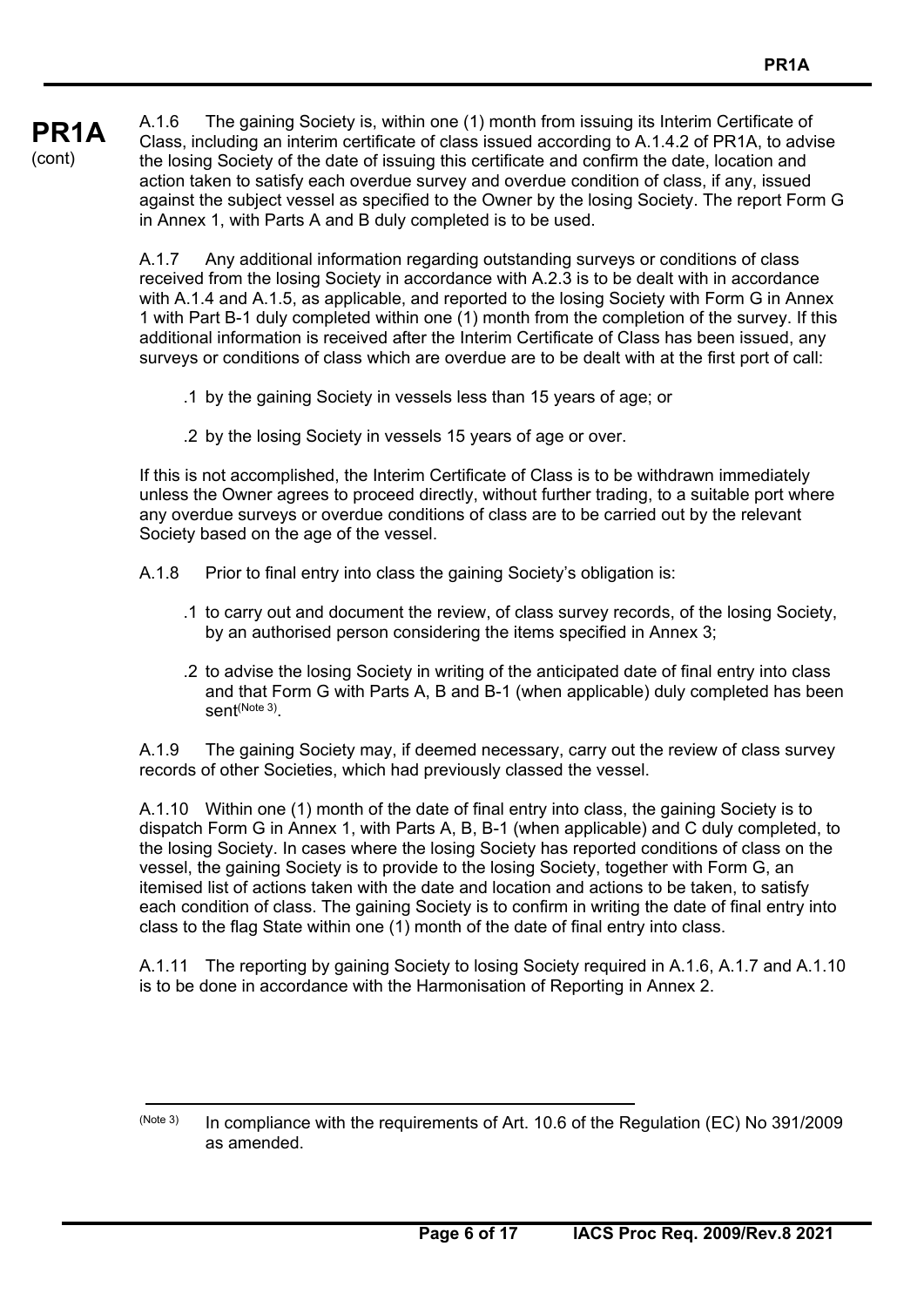#### **PR1A A.2 Obligations and reporting of the losing Society**

A.2.1 If an Owner advises the losing Society of an intention to transfer class, the losing Society is to immediately confirm to the Owner any overdue surveys and outstanding conditions of class, together with any outstanding fees.

A.2.2 The losing Society:

(cont)

- .1 within two (2) working days of receipt of a written request at its Headquarters or one of its designated control or management centres, is to notify the gaining Society the latest class details in its possession including a full list of overdue surveys and conditions of class - with the respective due dates - issued against the subject vessel. For vessels under Enhanced Survey Programme, the following documentation is also to be provided:
	- (i) the most recent Condition Evaluation Report/Executive Hull Summary Reports;
	- (ii) any available Survey Planning Document for the forthcoming special or intermediate survey, regardless of whether the gaining Society intends to credit or not class entry surveys as periodical surveys for maintenance of classification.

 In cases where the class status is received in a language not readily understood by the gaining Society or contains vague or unclear descriptions, the losing Society is to provide additional detailed information in English language on request of the gaining Society. The losing Society is obliged to advise the gaining Society of the possibility of further conditions of class arising from surveys which the losing Society knows have been carried out but for which reports have not yet been received. The report Form L in Annex 1 with Part A completed is to be used by the losing Society to report on the class status. Details may be amplified, if necessary, in accompanying documents.

- .2 is obliged to make available, within one (1) month of the receipt of the request referred to in .1 above, all class survey records including thickness measurement reports from the last special survey and in addition, any subsequent thickness measurements including areas with substantial corrosion, to the gaining society for record review and relevant reporting, to the extent this information is in the possession of the losing Society, to enable the gaining Society to retain the Vessel's Records as outlined in Annex 3, in accordance with A.1.8.
- .3 alternatively to .2 above, upon request is obliged to provide, within one (1) month of the receipt of the request referred to in .1, a copy of all the class survey records including thickness measurement reports from the last special survey and in addition, any subsequent thickness measurements including areas with substantial corrosion, to the gaining Society, to enable the gaining Society to retain the Vessel's Records as outlined in Annex 3, in accordance with A.1.8. These survey records will be transferred electronically if electronic files are available.
- .4 is also to submit, within one (1) month of the receipt of the request referred to in .1 above, any Vessel's Records regarding class items (see Annex 3) available from prior transfers of class performed after 1 July 2001.

A.2.3 The losing Society has one (1) month from issuance of its survey status to the gaining Society as per A.2.2 to forward to the gaining Society: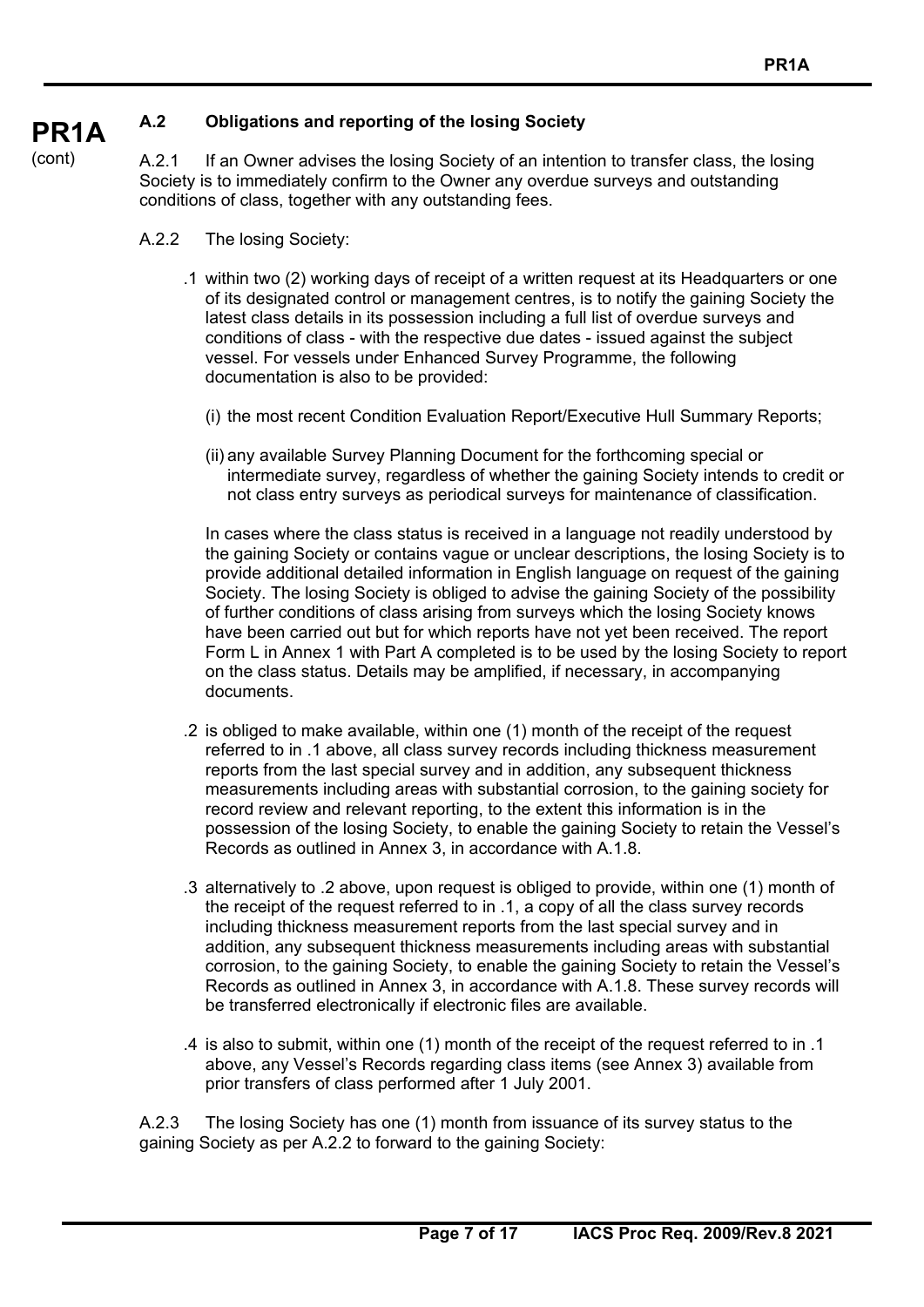- **PR1A**  .1 the additional information on outstanding surveys and/or conditions of class arising from surveys performed proximate to the date of Owner's written request for transfer of class which were not included in said status, by dispatching Form L in Annex 1 with Part A-1 duly completed;
	- A.2.3bis The losing Society is to forward to the gaining Society:

(cont)

- .1 the standard structural diminution allowances which were applying to the vessel, by dispatching Form L in Annex 1 with Parts A and A-1 (when applicable) duly completed, within five working days from the receipt of the request for transfer of class from gaining Society;
- .2 the UR-S19/31 assessment reports (when applicable) within twelve working days from the receipt of the request for transfer of class from gaining Society.

A.2.3ter For CSR vessels, the Owner is to submit to the Gaining Society plans showing, for each structural element, both as-built and renewal thicknesses and any thickness for "voluntary addition". (refer to C.1.2)

A.2.4 To ensure mutual exchange of information on vessels transferring class and on the survey status of such vessels, the losing Society is, on completion of a withdrawal of class, to dispatch Form L in Annex 1, with Parts A, A-1 (when applicable) and B duly completed, to the TOC database and to the gaining Society.

A.2.5 Should the losing Society, upon receiving information from the gaining Society pursuant to the disposition of the transfer of class, have clear grounds for believing that the gaining Society did not fulfil its obligations as specified in A.1, the losing Society is to notify the gaining Society of its concerns and attempt to resolve any differences.

A.2.6 Societies who had classed the vessel prior to the losing Society have the same obligations as the losing Society which are given in A.2.2.2 or A.2.2.3, if so requested by the gaining Society, in accordance with A.1.9.

### **A.3 Transfer of class at vessel's delivery**

A.3.1 The procedural requirements for transfer of class at vessel's delivery are applicable when the Society which has carried out the new construction technical review and surveys (i.e. Losing Society) has issued its first Certificate of Class.

#### **Obligations and reporting of the Gaining Society**

A.3.2 Whenever a Society is requested by an Owner to accept a vessel into class at its delivery, that Society, i.e. the gaining Society, is to immediately notify the Owner in writing that:

- .1 any outstanding conditions of class are to be dealt with by their due dates;
- .2 copies of the plans listed in Section C are to be provided to the gaining Society as a prerequisite to obtaining a Full Term Certificate of Class.

If the Owner is unable to provide all of the required plans, the gaining Society is to request that the Owner authorise the losing Society to transfer copies of such of these plans as it may possess directly to the gaining Society upon request from the gaining Society, with the advice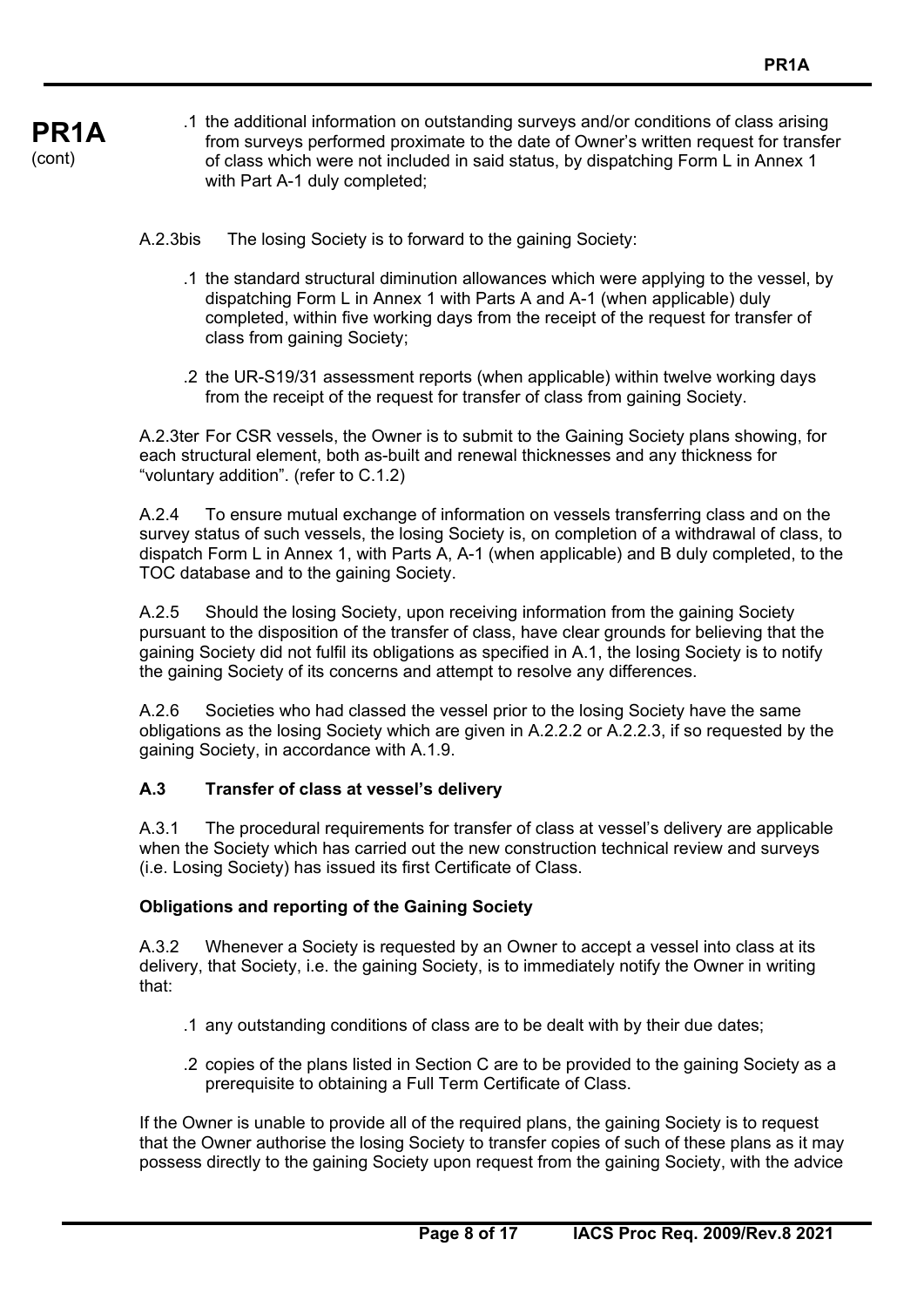**PR1A**  (cont)

that the losing Society will invoice the gaining Society and the gaining Society may, in turn, charge the associated costs to the Owner.

A.3.3 Prior to issuing an Interim Certificate of Class on the date of the vessel's delivery, the gaining Society is to obtain:

- .1 from the Owner, a written request for transfer of class at vessel's delivery, containing an authorisation for the gaining Society to obtain a copy of the first Certificate of Class, from the losing Society; and
- .2 the first Certificate of Class from the Headquarters of the losing Society or one of its designated control or management centres or from the attending Surveyor at the yard of the builder including any outstanding conditions of class and information normally contained in the classification status.

A.3.4 After receipt of a written request from the Owner for transfer of class at a Society's Headquarters or one of its designated control or management centres, the gaining Society is to notify the losing Society of the requested transfer of class using the Form G in Annex 1 with Part A completed and attaching the Owner's authorisation for release of the first Certificate of Class, including the list of any conditions of class - with the respective due dates - issued against the subject vessel and information normally contained in the classification status.

If the gaining Society does not receive the above documents from the losing Society on the date of the vessel's delivery, the gaining Society may utilise the losing Society's said documents provided by the Owner and, after complying with the other relevant requirements of this Procedural Requirement, may issue an Interim Certificate of Class on the date of the vessel's delivery. In such cases, a statement is to be included in or with the Interim Certificate of Class issued by the Gaining Society reminding the Owner that the conditions of A.3.2 are still applicable.

A.3.5 The Gaining Society is not to issue an Interim Certificate of Class, or other documents enabling the vessel to trade:

- .1 until all relevant surveys specified in PR1A/B.2.1 have been satisfactorily completed; and
- .2 before giving the opportunity to the Flag Administration to provide any further instruction within three (3) working days  $(N^{10} + 4)$ .

<sup>(</sup>Note 4) In compliance with the requirements of Art. 10.5 of the Regulation (EC) No 391/2009 as amended.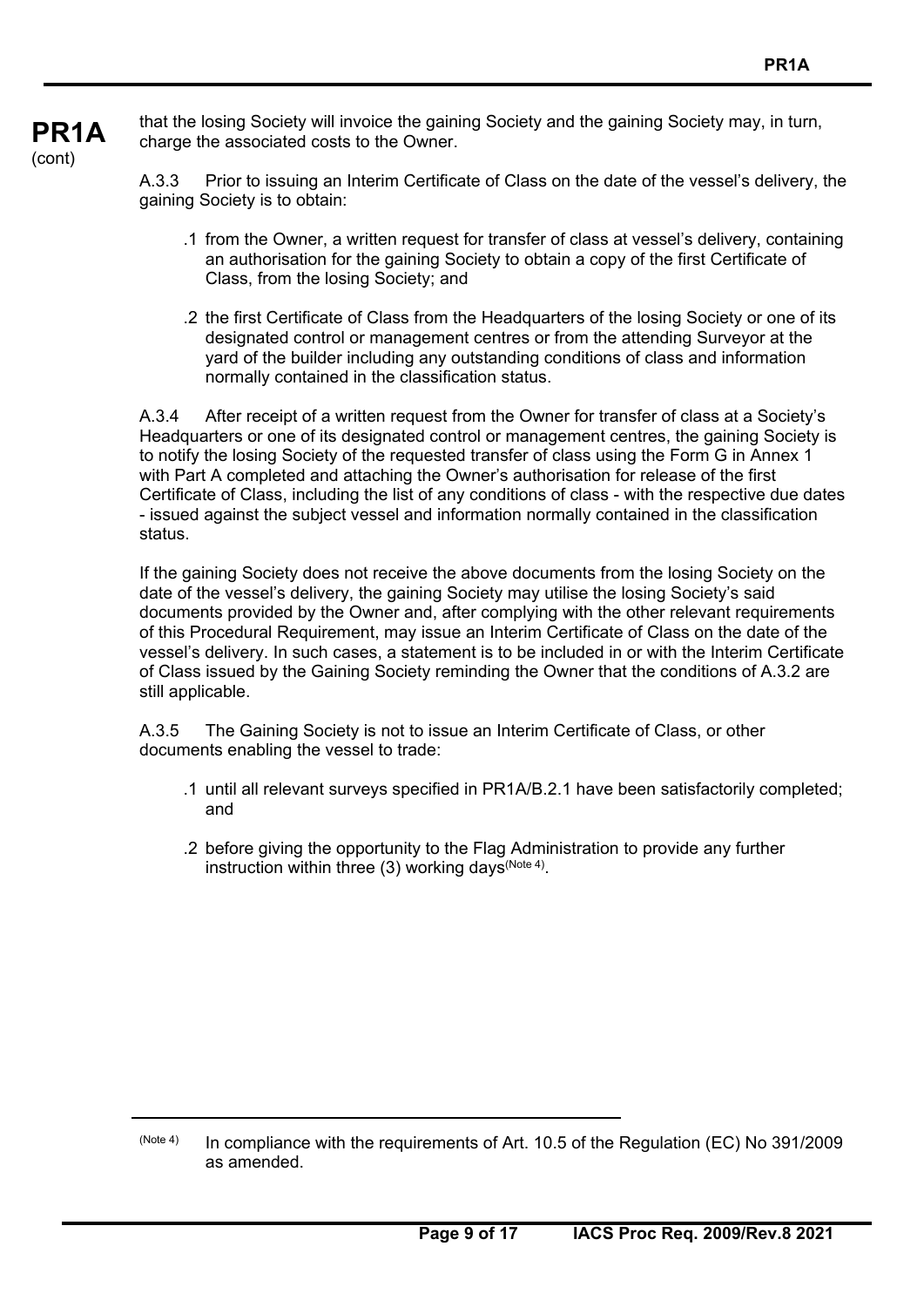**PR1A**  (cont) A.3.6 The validity of the Interim Certificate of Class and the subsequent full term Certificate of Class issued by the Gaining Society is subject to any outstanding conditions of class previously issued against the vessel being completed by the due date and as specified by the losing Society. Any outstanding conditions of class with their due dates and information normally contained in the classification status are to be clearly stated on the:

- .1 First Certificate of Class or an attachment to the First Certificate of Class and/or class survey record available onboard.
- .2 Survey status when the full term Certificate of Class is issued.

A.3.7 The gaining Society is, within one (1) month from issuing its Interim Certificate of Class, to advise the losing Society of the date of issuing this certificate. The report Form G in Annex 1, with Parts A and B duly completed is to be used.

A.3.8 Within one (1) month of the date of final entry into class, the gaining Society is to dispatch Form G in Annex 1, with Parts A, B, and C duly completed to the losing Society. In cases where the losing Society has reported conditions of class on the vessel, the gaining Society is to provide to the losing Society, together with Form G, an itemised list of actions taken with the date and location and actions to be taken, to satisfy each condition of class.

A.3.9 The reporting by gaining Society to losing Society required in A.3.8 is to be done in accordance with the Harmonisation of Reporting in Annex 2.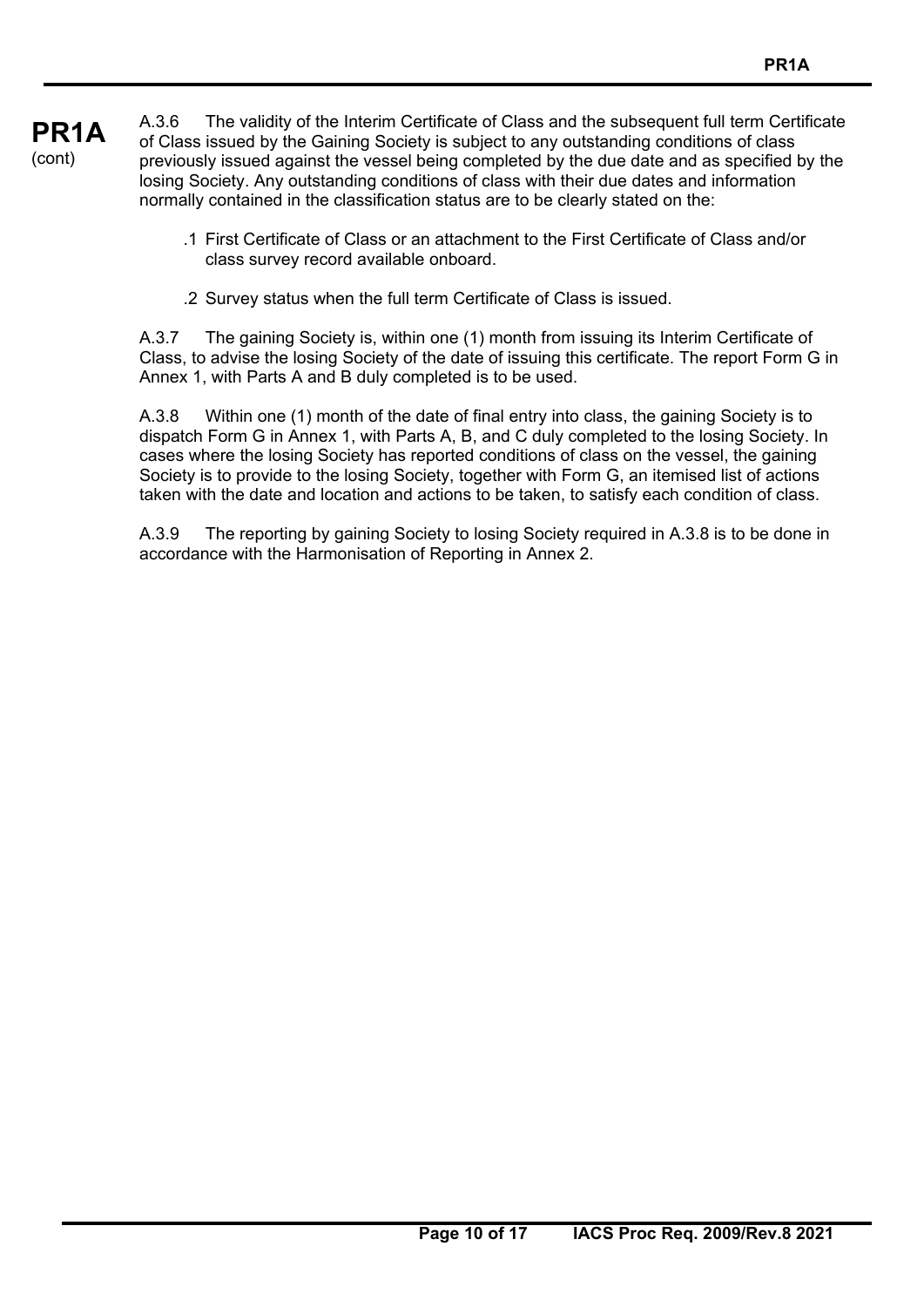#### **PR1A Obligations and reporting of the losing Society**

(cont)

A.3.10 Upon receipt of a written request at its Headquarters or one of its designated control or management centres and on the date of the vessel's delivery, the losing Society is to submit to the gaining Society its first Certificate of Class, including the list of any conditions of class - with the respective due dates - issued against the subject vessel and the list of any information normally contained in the classification status. The report Form L in Annex 1 with Part A completed is to be used by the losing Society. Details may be amplified, if necessary, in accompanying documents.

A.3.11 The losing Society has one (1) month from issuance of its first Certificate of Class to the gaining Society to forward to the gaining Society:

 .1 the structural diminution allowances which were applying to the vessel, by dispatching Form L in Annex 1 with Parts A and A-1 duly completed.

A.3.12 To ensure mutual exchange of information on vessels transferring class, the losing Society is, on completion of a withdrawal of class, to dispatch Form L in Annex 1, with Parts A, A-1 and B duly completed, to the TOC database and to the gaining Society.

A.3.13 Should the losing Society, upon receiving information from the gaining Society pursuant to the disposition of the transfer of class, have clear grounds for believing that the gaining Society did not fulfil its obligations, the losing Society is to notify the gaining Society of its concerns and attempt to resolve any differences.

### **A.4 Other requirements**

A.4.1 The obligations of the gaining and losing Societies continue to apply when a vessel's class is suspended and for six (6) months following withdrawal of a vessel's class, irrespective of class status in the meantime.

A.4.2 As the ship may be laid up, the gaining Society is to check the classification status from the previous Society in order to verify if PR1A is applicable.

A.4.3 Any differences which cannot be settled privately between the gaining and losing Societies, are to be solved under the IACS Procedures, Volume 3, Annex 4 "IACS Procedure for handling a complaint".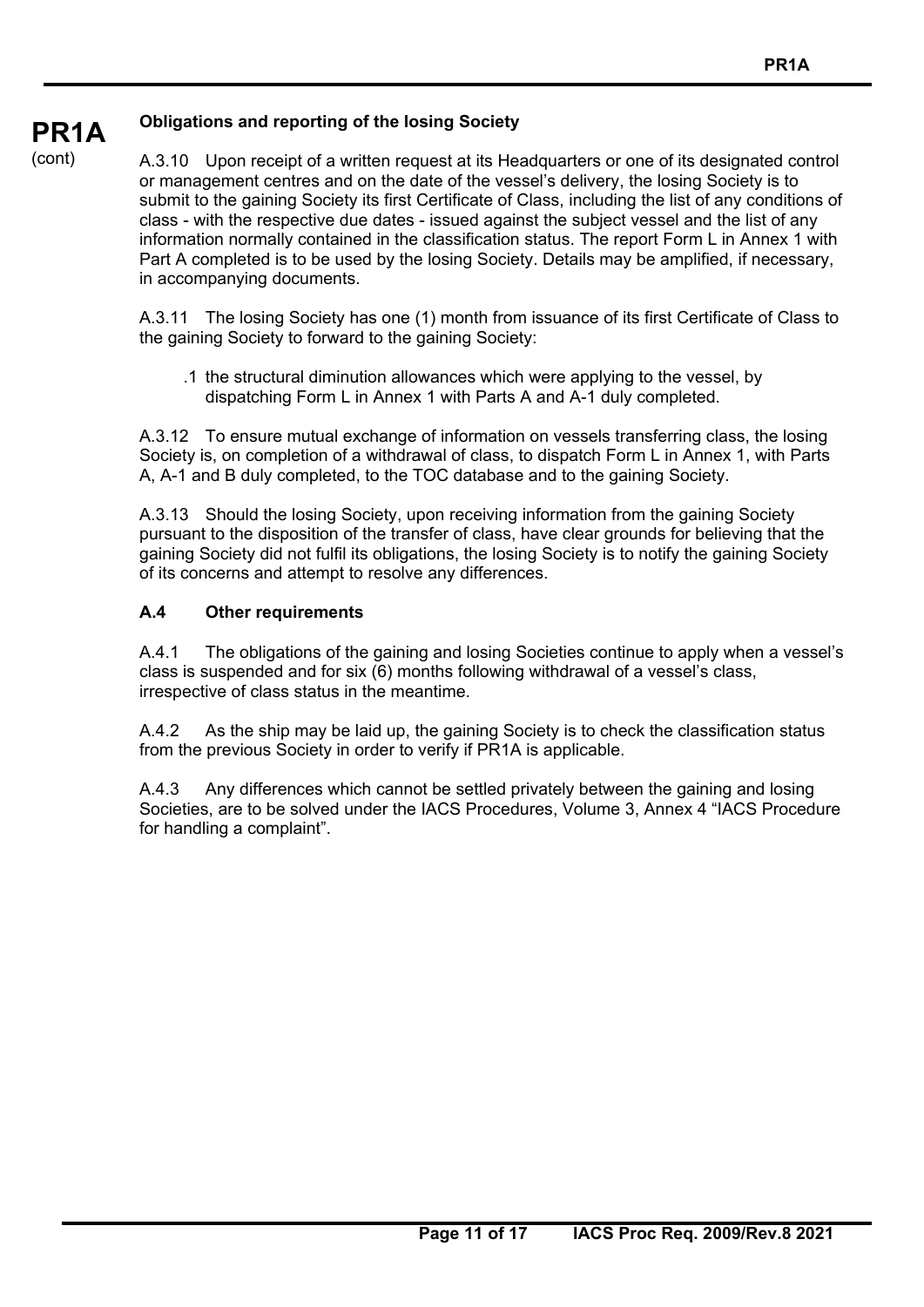# **Section B - Technical Requirements**

For transfer of class from one Society to another, the following minimum technical requirements are to be applied.

### **B.1 Plans and information**

B.1.1 The gaining Society is to request copies of plans showing the main scantlings and arrangements of the actual vessels and machinery, together with any proposals for alterations being dealt with, from the Owner. Receipt of plans listed in Section C, or equivalent, alternative technical data in lieu of specific plans or items, is to be identified to the Owner as a prerequisite to issuance of a full term Class Certificate by the gaining Society. However, having made a good faith effort to obtain the information, if it proves not practicable to acquire certain plans as listed in Section C, or equivalent, alternative technical data, the gaining Society may issue the full term Class Certificate provided that its classification records document that the vessel is being accepted into class on the basis of a recorded internal review of the circumstances prevailing with respect to availability of plans.

### **B.2** Class Entry Surveys<sup>(Note 1)</sup>

B.2.1 Notwithstanding the records indicating that all surveys are up-to-date, a class entry survey is to be held by the gaining Society, the minimum extent of which is to be based on the age of the vessel and the losing Society's class status as follows:

- .1 Hull Class Entry Survey:
- i) for vessels of age less than 5 years the survey is to take the form of an Annual Survey;
- ii) for vessels between 5 and 10 years of age the survey is to include an Annual Survey and inspection of a representative number of ballast spaces;
- iii) for vessels of 10 years of age and above but less than 20 years of age, the survey is to include an Annual Survey and inspection of a representative number of ballast spaces and cargo spaces, except for:
	- For gas carriers, in lieu of internal inspection of cargo spaces, the following applies:
	- 1) Inspection of surrounding ballast tank(s) and void spaces, including external inspection of independent cargo tank(s) and associated supporting systems as far as possible;
	- 2) Review of cargo log books and operational records to verify the correct functioning of the cargo containment system.
- (Note 1) Class entry surveys may be, but are not required to be, credited as periodical surveys for maintenance of classification. Conditions of class due for compliance at a specified periodical survey for maintenance of classification need not be carried out/complied with at a class entry survey unless the class entry survey is credited as the specified periodical survey for maintenance of classification or the condition of classification is overdue.

(cont)

**PR1A**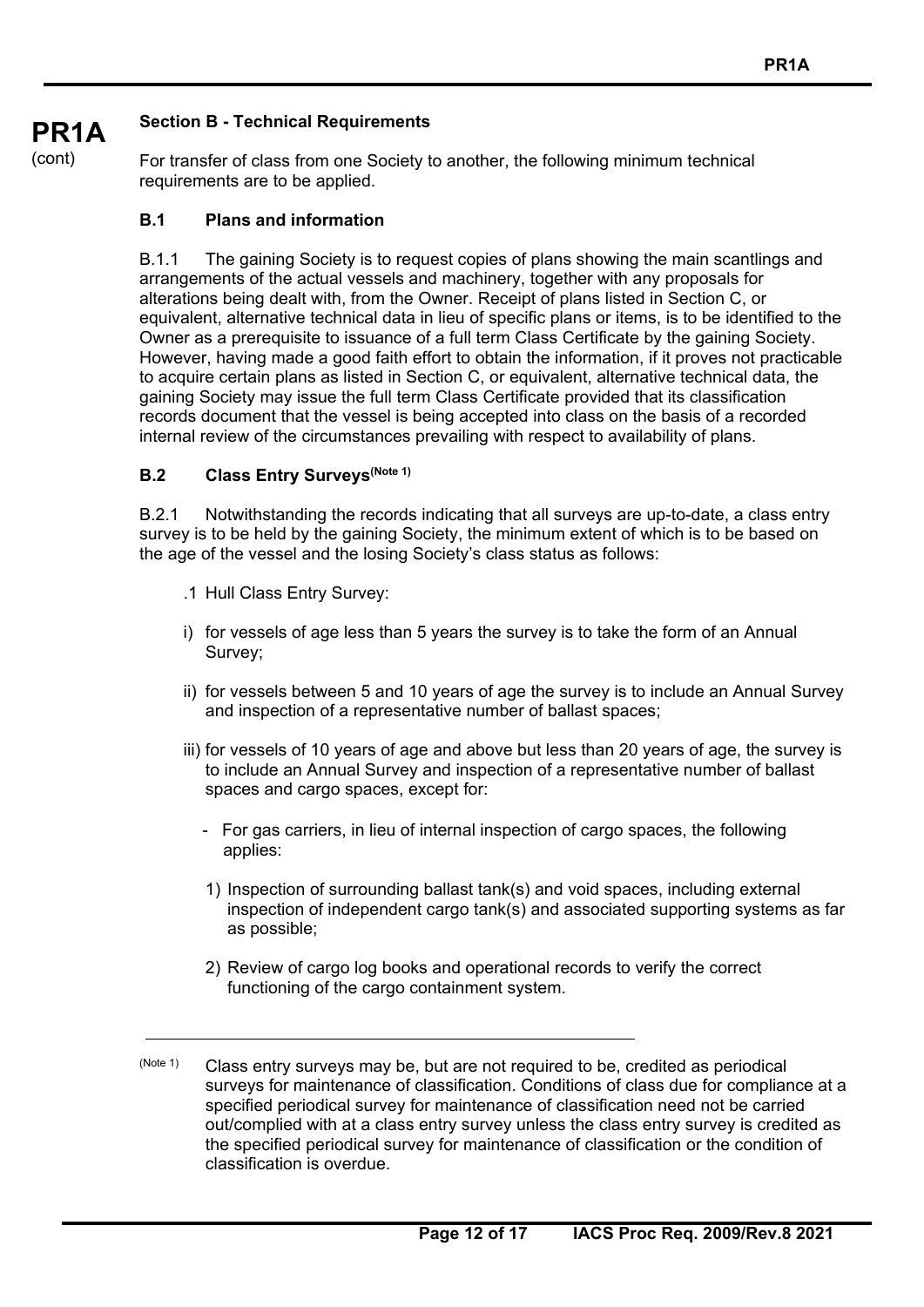- For chemical carriers of 10 years of age and above but less than 15 years of age, in lieu of an internal inspection of cargo tanks without internal stiffening and framing, inspections of surrounding ballast tank(s) and void spaces and deck structure, are to be applied.
- iv) for vessels subject to UR Z10.1, Z10.2, Z10.3, Z10.4 or Z10.5 which are 15 years of age and above but less than 20 years of age, the survey is to have the scope of a Special Survey or an Intermediate Survey, whichever is due next;
- v) for all vessels, which are 20 years of age and above, the survey is to have the scope of a Special Survey<sup>(Note 2)</sup>;
- vi) in lieu of the requirements in items i) through v), the following apply for site specific purpose-built Floating Production and/or Storage Vessels:
	- for vessels of age less than 5 years, the survey is to have the scope of an Annual Survey;
	- for vessels of age between 5 and 10 years, the survey is to include an Annual Survey and inspection of twenty percent of ballast spaces;
	- for vessels of age between 10 and 20 years, the survey is to include an Annual Survey and inspection of twenty percent of ballast spaces and twenty percent of cargo spaces.
	- for vessels over 20 years of age, the survey is to have the scope of a Special Survey.
- vii) for site specific Floating Production and/or Storage Vessels which have been converted from other vessels, the survey is to take the form of an Annual Survey and also include inspection of twenty percent of ballast spaces and twenty percent of cargo spaces until 20 years have elapsed since conversion. After 20 years the survey is to have the scope of a Special Survey.
- viii) in the context of applying items iv) and v) above, if a dry-docking of the vessel is not due at the time of transfer, consideration can be given to carrying out an underwater examination in lieu of dry-docking.
- ix) in the context of applying items iv) and v), as applicable, the anchors and anchor chain cables ranging and gauging for vessels over 15 years of age is not required to be carried out as part of the class entry survey unless the class entry survey is being credited as a periodical survey for maintenance of class. If the class entry survey is to be credited as a periodical survey for maintenance of class, consideration may be given by the gaining society to the acceptance of the anchors and anchor chain cables ranging and gauging carried out by the losing society provided they were carried out within the applicable survey window of the periodical survey in question.
- $(N^{10}$  (Note 2) The requirement of item v) is also applicable to the vessels having their hull under continuous survey.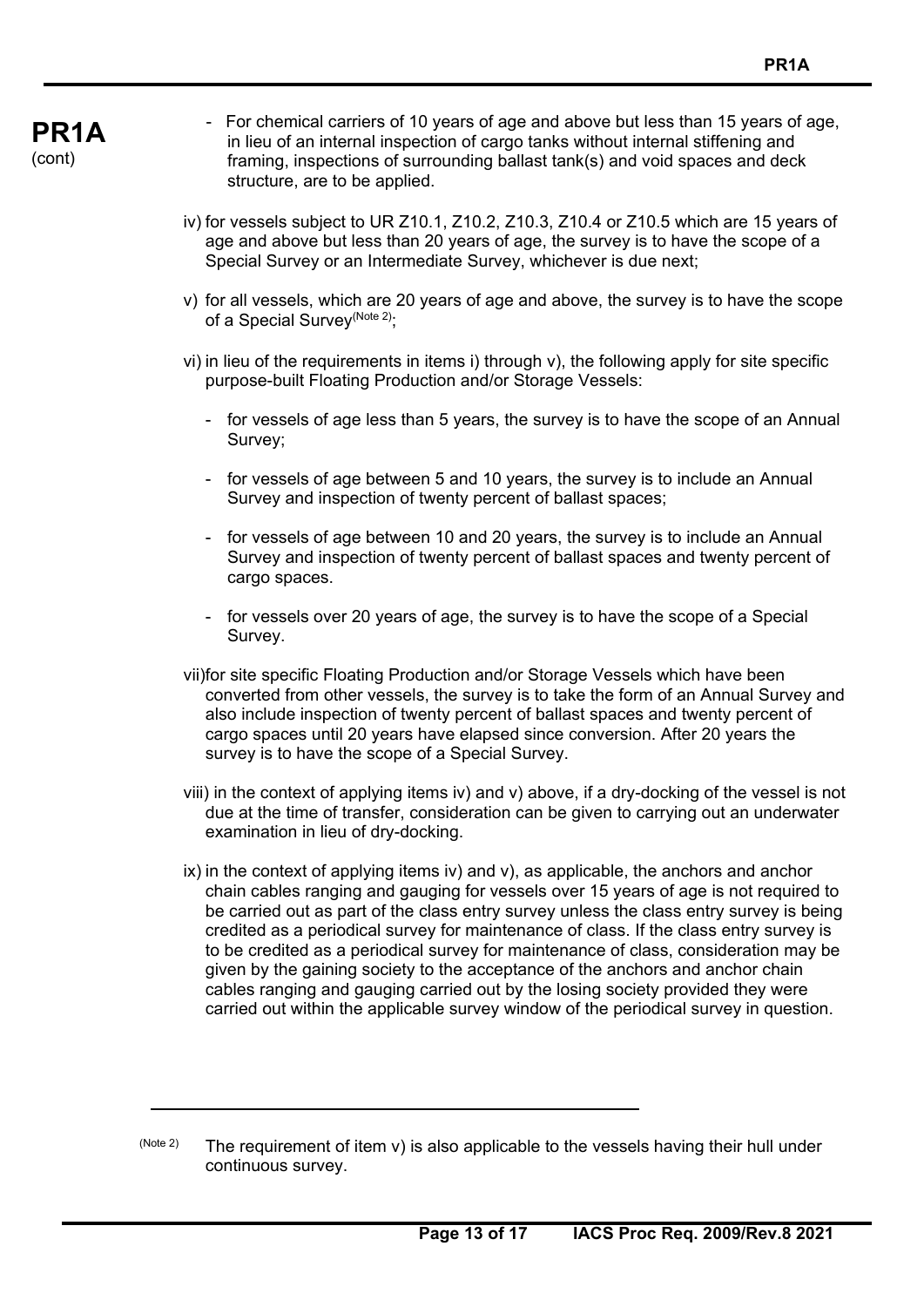

x) in the context of applying items i) to viii) above, as applicable,

- if the class entry survey is to be credited as a periodical survey for maintenance of class consideration may be given by the gaining society to the acceptance of thickness measurements taken by the losing society provided they were carried out within the applicable survey window of the periodical survey in question.
- if the class entry survey is not to be credited as a periodical survey for maintenance of class, consideration may be given by the gaining society to the acceptance of thickness measurements taken by the losing society provided they were carried out within 15 months prior to completion of class entry survey when it is in the scope of a Special Survey, within 18 months prior to completion of class entry survey when it is in the scope of an Intermediate Survey.

 In both cases, the thickness measurements are to be reviewed by the gaining society for compliance with the applicable survey requirements, and confirmatory gauging are to be taken to the satisfaction of the gaining society.

- xi) In the context of applying iii) to viii) above, as applicable, tank testing for vessels over 15 years of age is not required to be carried out as part of the class entry survey unless the class entry survey is being credited as a periodical survey for maintenance of class. If the class entry survey is to be credited as a periodical survey for maintenance of class, consideration may be given by the gaining society to the acceptance of the tank testing carried out by the losing society provided they were carried out within the applicable survey window of the periodical survey in question.
- xii) In the context of applying i) to viii) above, as applicable, compliance with IACS Unified Requirements that require compliance at the forthcoming due periodical surveys (such as S26 and S27) are not required to be carried out/completed as part of the class entry survey unless the class entry survey is credited as a periodical survey for maintenance of class.
- .2 Machinery Class Entry Survey, a general examination of all essential machinery is to be held and is to include:
- i) examination under working conditions of oil fuel burning equipment of boiler, economisers and steam/steam generators. The adjustment of safety valves of this equipment is to be verified by checking the records on the vessel;
- ii) all pressure vessels;
- iii) insulation resistance, generator circuit breakers, preference tripping relays and generator prime mover governors are to be tested and paralleling and load sharing to be proved;
- iv) in all cases, navigating lights and indicators are to be examined and their working and alternative sources of power verified;
- v) bilge pumps, emergency fire pumps and remote control for oil valves, oil fuel pumps, lubricating oil pumps and forced draught fans are to be examined under working conditions;
- vi) recirculating and ice clearing arrangements, if any;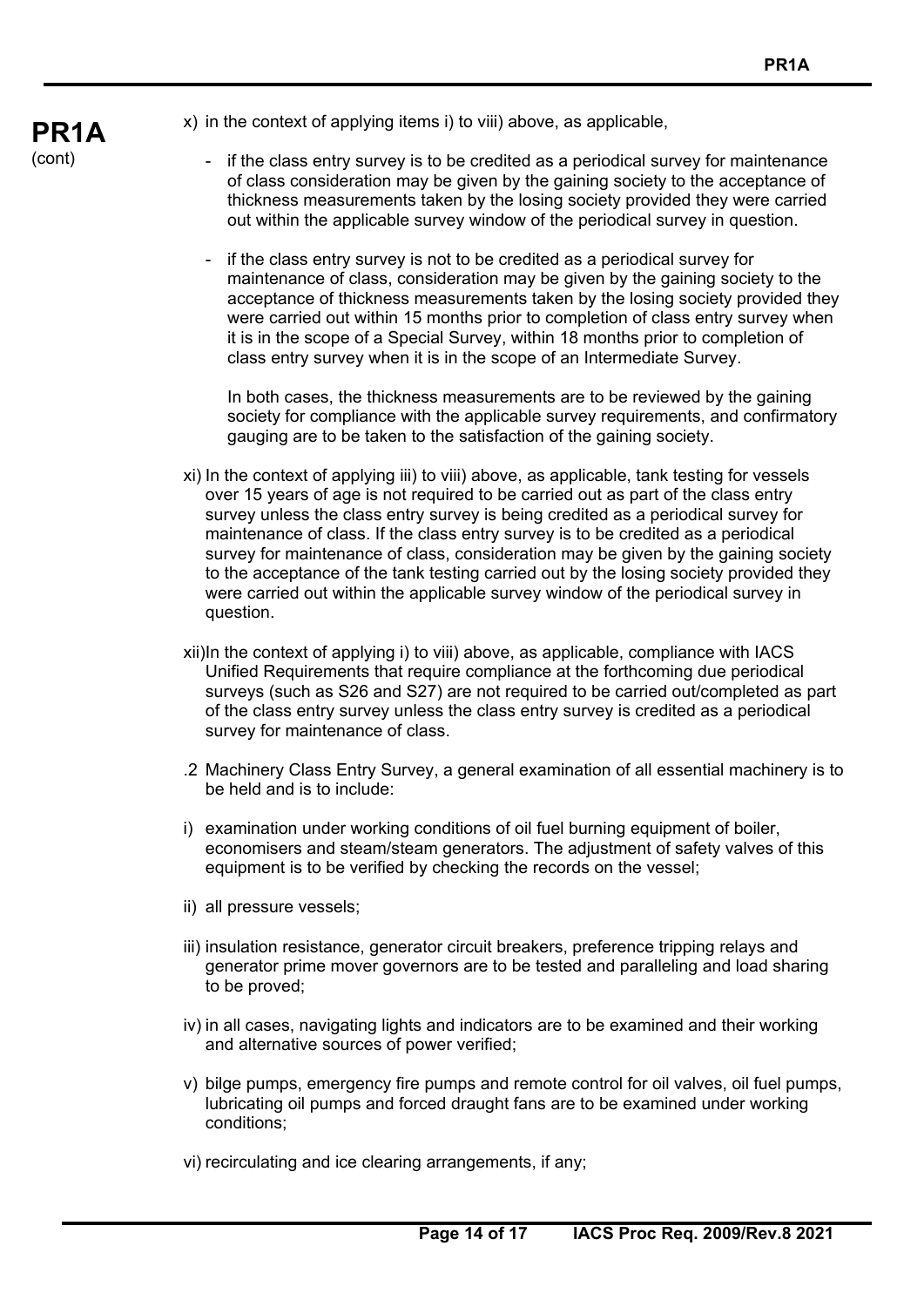# **PR1A**  (cont)

- vii) the main and all auxiliary machinery necessary for operation of the vessel at sea together with essential controls and steering gear is to be tested under working conditions. Alternative means of steering are to be tested. A short sea trial is to be held at the Surveyors discretion if the vessel has been laid up for a long period;
	- viii) initial start arrangements are to be verified;
	- ix) in the case of oil tankers, the cargo oil system and electrical installation in way of hazardous spaces are to be checked for compliance with the gaining Society's Rule requirements. Where intrinsically safe equipment is installed, the Surveyors are to satisfy themselves that a recognised authority has approved such equipment. The safety devices, alarms and essential instruments of the inert gas system are to be verified and the plant generally examined to ensure that it does not constitute a hazard to the vessel.

Note: For the transfer of class or adding class at ship's delivery, items iii) and ix) may be verified by reviewing the ship's record.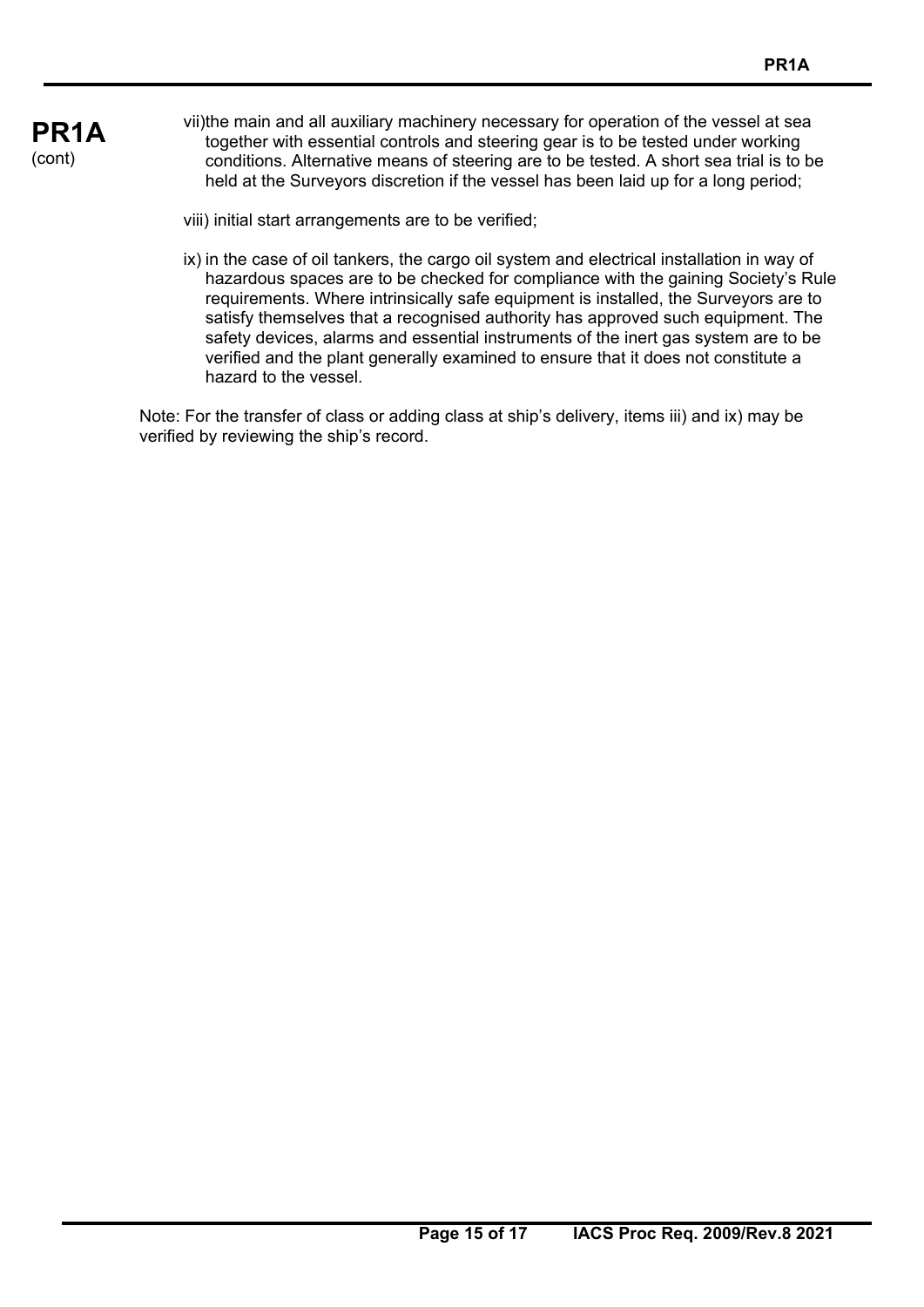# **Section C - Plans to be submitted by the Owner to the Gaining Society**

### **PR1A**  (cont)

# **C.1 Plans to be submitted**

- C.1.1 Main Plans
	- General Arrangement
	- Capacity Plan
	- Hydrostatic Curves
	- Loading Manual, where required.
	- Damage Stability calculation, where required.

### C.1.2 Steel plans

- Midship Section
- Scantling Plan
- Decks
- Shell Expansion
- Transverse Bulkheads
- Rudder and Rudder Stock
- Hatch Covers
- For CSR vessels, plans showing, for each structural element, both as-built and renewal thicknesses and any thickness for "voluntary addition".

### C.1.3 Machinery plans

- Machinery Arrangement
- Intermediate, Thrust- and Screw Shafts
- Propeller
- Main Engines, Propulsion Gears and Clutch Systems (or Manufacturer make, model and rating information)
- For Steam Turbine Vessels, Main Boilers, Superheaters and Economisers (or Manufacturer make, model and rating information) and Steam Piping
- Bilge and Ballast Piping Diagram
- Wiring Diagram
- Steering Gear Systems Piping and Arrangements and Steering Gear Manufacturer make and model information

# **C.2 Torsional vibration calculations**

C.2.1 For vessels less than two (2) years old, torsional vibration calculations are to be submitted.

# **C.3 Additional requirements for vessels with ice class notation**

C.3.1 Plans for flexible couplings and/or torque limiting shafting devices in the propulsion line shafting (or manufacturer make, model and rating information) are to be submitted.

# **C.4 Additional plans required for oil tankers**

C.4.1 Pumping arrangement at the forward and after ends and drainage of cofferdams and pump rooms are to be submitted.